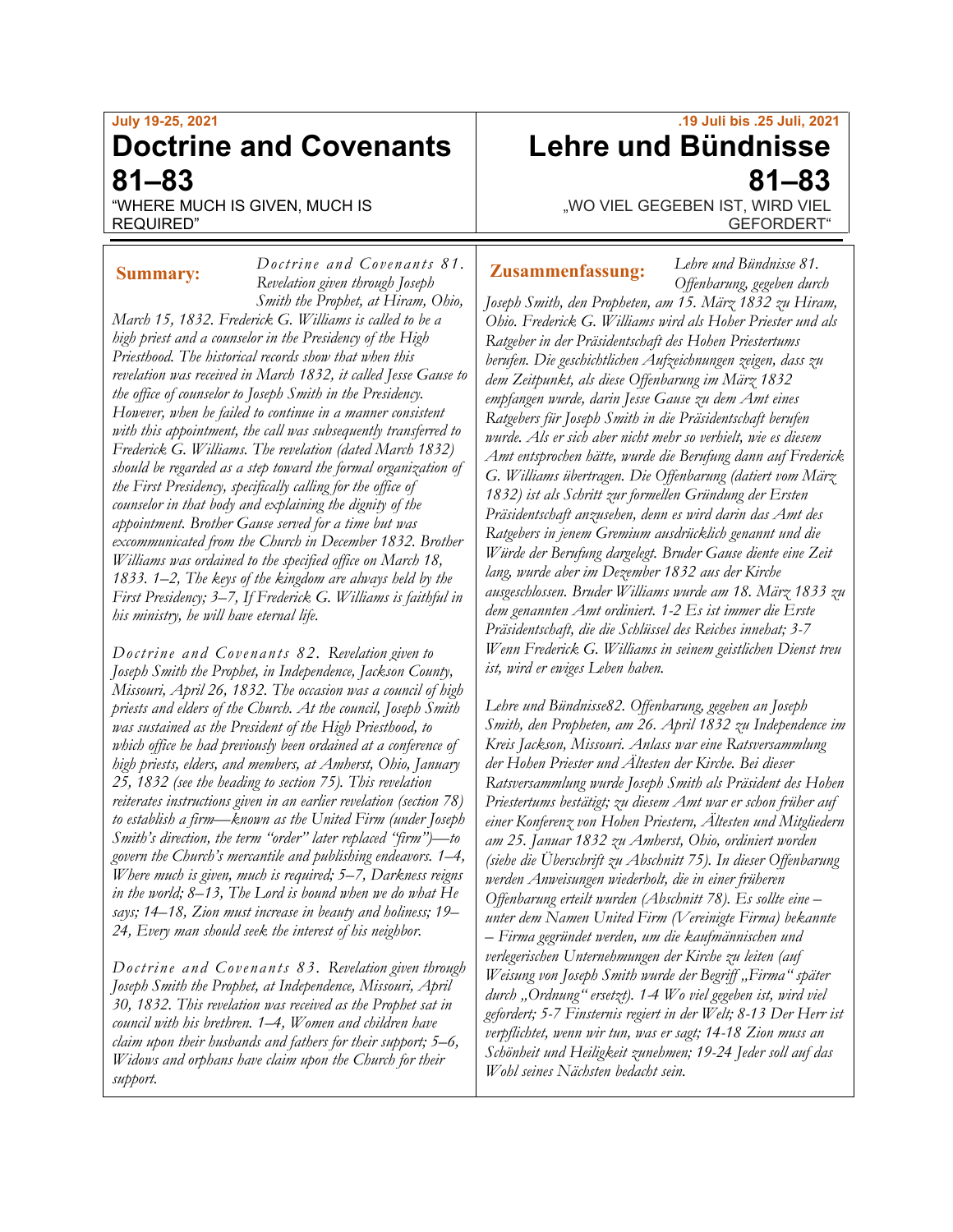# **Supplemental Jewish and Holy Land Insights**

#### **What is the original priesthood leadership organization?** The original true religion

had an order governed by the priesthood of God.

Consider the leadership of the children of Israel, a council of three, with Moses, Aaron & Hur, a Council of Twelve Elders and a Council of Seventy. It is comparable in form to the leadership of the Church of Jesus Christ of Latter-day Saints. The latter-day Israelites are now being led by the tribe of Ephraim (Joseph), organized with a "First Presidency of three, a Quorum of Twelve and a Council of Seventy. In Jesus' time, the Biblical priesthood leadership had become corrupted. Caiaphas was the High Priest over three councils that made up the grand Sanhedrin assembly. Incidentally, to condemn Jesus, Caiaphas apparently was only meeting with one of the three councils and not the entire Sanhedrin (seventy men). The entire Sanhedrin would have to judge in such a case (if it had been a legal trial).

### **How can I see the echoes of original priesthood leadership?**

More than two millennia ago, attempts to return to the original ecclesiastical organization are seen in the Dead Sea Scrolls. The best preserved of these Qumran scrolls is called *The Manual of Discipline*, a collection of doctrine and covenants of these religious people. Their organization included a Teacher of Righteousness and two assistants. There was also a council of twelve overseers. Their priestly system included two castes: One of a higher authority that was called an order of the *Melech Zedek* (righteous king), and another of lesser authority that connected with the Levitical, or Order of Aaron. They were bound by a strict order of unity. An Essene's membership in a kibbutz-like

# **Ergänzende Jüdische und Heilige Land Einsichte**

**Was ist die ursprüngliche Priestertumsführerschaftsorganisation?** Die ursprüngliche wahre

Religion hatte eine

Ordnung, die vom Priestertum Gottes regiert wurde. Betrachten Sie die Führung der Kinder Israels, einen Rat von drei, mit Moses, Aaron und Hur, einem Rat von zwölf Ältesten und einem Rat von Siebzig. Sie ist in ihrer Form mit der Führung der Kirche Jesu Christi der Heiligen der Letzten Tage vergleichbar. Die Israeliten der Letzten Tage werden jetzt vom Stamm Ephraim (Joseph) angeführt, der mit einer "Ersten Präsidentschaft von drei, einem Kollegium von Zwölf und einem Rat von Siebzig" organisiert ist. Zur Zeit Jesu war die biblische Priestertumsführung korrumpiert. Kaiphas war der Hohepriester über drei Räte, die die große Sanhedrin-Versammlung bildeten. Übrigens, um Jesus zu verurteilen, traf sich Kaiphas anscheinend nur mit einem der drei Räte und nicht mit dem gesamten Sanhedrin (siebzig Männer). Das gesamte Sanhedrin müsste in einem Fall einer Todesstrafe urteilen (wenn es ein juristischer Prozess gewesen wäre).

# **Wie kann ich das Echo der ursprünglichen Priestertumsführung erkennen?**

Vor mehr als zwei Jahrtausenden finden sich in den Schriftrollen vom Toten Meer Versuche, zur ursprünglichen kirchlichen Organisation zurückzukehren. Die am besten erhaltene dieser Qumran-Rollen heißt das Hanbuch der Disciplin, eine Sammlung von Lehren und Bündnissen dieser religiösen Menschen. Ihre Organisation umfasste einen Lehrer der Rechtschaffenheit mit zwei Assistenten. Es gab auch einen Rat von zwölf Aufsehern. Ihr priesterliches System umfasste zwei Kasten: Eine mit einer höheren Autorität, die als Orden des *Melech Zedek* (gerechter König) bezeichnet wurde, und eine andere mit geringerer Autorität, die mit dem Levitical oder Orden von *Aaron* verbunden war. Sie waren an eine strenge Ordnung der Einheit gebunden. Die Mitgliedschaft eines Esseners in einem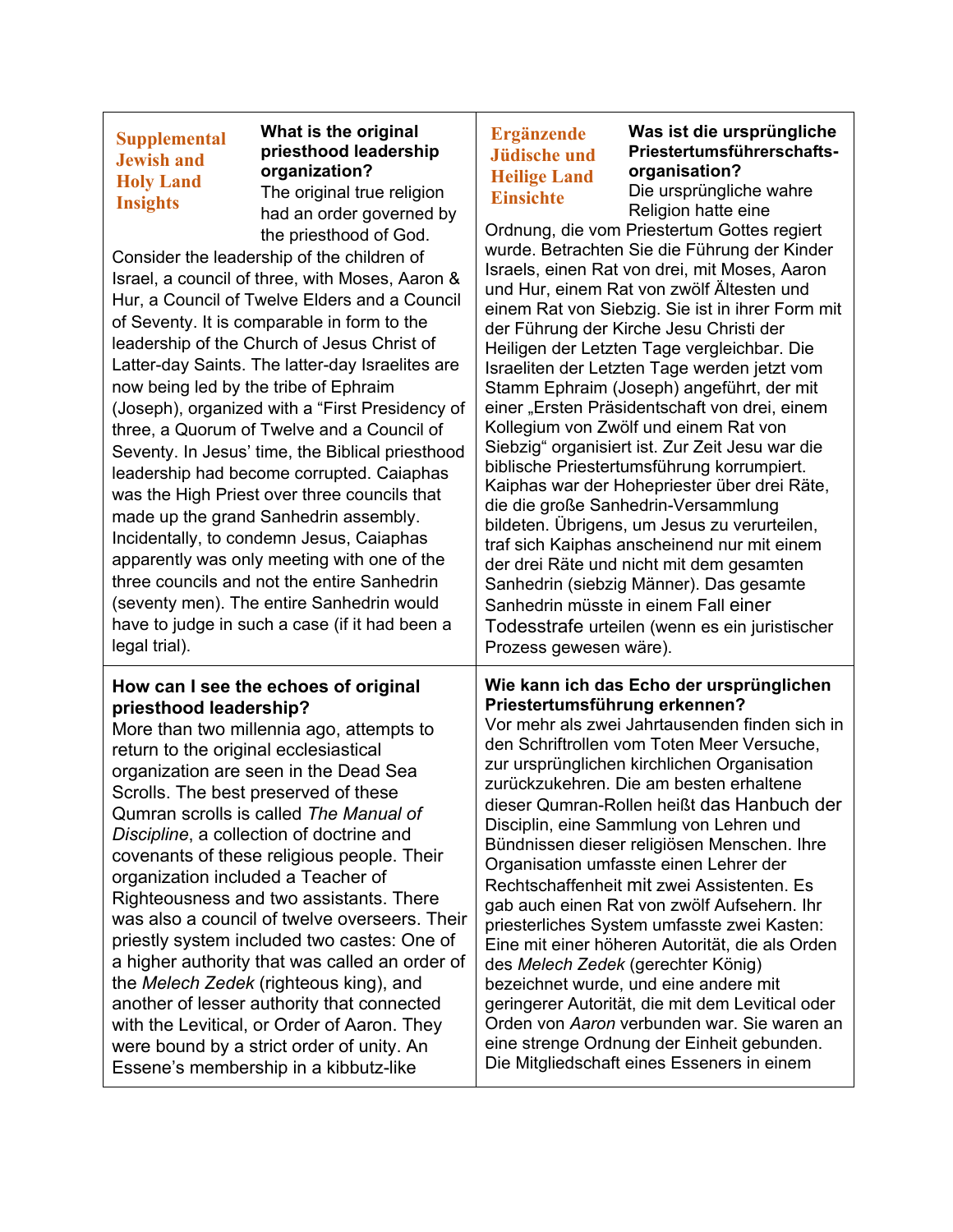united order came into effect only after a two-year trial period. The Essenes kept copies of the scriptures, interpretations of the scriptures, and their own scrolls of doctrines and covenants. The Qumran community did not follow the Mosaic governmental pattern completely. Jesus did. Moses had a governing leadership of three persons, Moses and his two assistants, Aaron and Hur. Some biblical scholars have suggested that it looks like the Essene governing system was copied by Jesus, and that he may have studied with this sect. It seems highly unlikely that this is really the case. However, the organizational similarity that Jesus did use came from the same system of government given to Moses, a system that partially continued to exist in other Jewish traditions up to and at the time of Jesus. "And when it was day, he called unto him his disciples: and of them he chose twelve, whom also he named apostles;" **(Luke 6:13)** "After these things the Lord appointed other seventy also, and sent them two and two before his face into every city and place, whither he himself would come." **(Luke 10:1)** The Old Testament leadership structure came from God. "And he said unto Moses, Come up unto the LORD, thou, and Aaron, Nadab, and Abihu, and seventy of the elders of Israel; and worship ye afar off." **(Exodus 24:1)** "And he said unto the elders, Tarry ye here for us, until we come again unto you: and, behold, Aaron and Hur are with you: if any man have matters to do, let him come unto them." **(Exodus 24:14)** The organization and growth of the Church in the Meridian of Times parallels the organization of the Church in ancient and modern times. These were and are men, in their respective times, who had and have authority from God to bring light and truth to the people.

kibbuzartigen Einheitsorden wurde erst nach einer zweijährigen Probezeit wirksam. Die Essener behielten Kopien der heiligen Schriften, Auslegungen der heiligen Schriften und ihre eigenen Schriftrollen mit Lehren und Bündnissen. Die *Qumran*-Gemeinde folgte dem mosaischen Regierungsmuster nicht vollständig. Jesus befolgte diese Anordnung jedoch. Moses hatte eine regierende Führung von drei Personen, Moses und seinen beiden Assistenten Aaron und Hur. Einige Bibelwissenschaftler haben vorgeschlagen, dass es so aussieht, als ob das Regierungssystem der Essener von Jesus kopiert wurde und dass er möglicherweise mit dieser Sekte studiert hat. Es scheint sehr unwahrscheinlich, dass dies wirklich der Fall ist. Die organisatorische Ähnlichkeit, die Jesus verwendete, stammte jedoch aus dem gleichen Regierungssystem, das Moses gegeben wurde, ein System, das teilweise in anderen jüdischen Traditionen bis und zur Zeit Jesu bestand. " Als es Tag wurde, rief er seine Jünger zu sich und wählte aus ihnen zwölf aus; sie nannte er auch Apostel." **(Lukas 6:13)** "Danach suchte der Herr zweiundsiebzig andere aus und sandte sie zu zweit voraus in alle Städte und Ortschaften, in die er selbst gehen wollte." **(Lukas 10:1)** Die Führungsstruktur des Alten Testaments kam von Gott. "Zu Mose sprach er: Steig zum Herrn hinauf zusammen mit Aaron, Nadab, Abihu und mit siebzig von den Ältesten Israels; werft euch in einiger Entfernung nieder! " **(Exodus 24:1)** "Zu den Ältesten sagte er: Bleibt hier, bis wir zu euch zurückkehren; Aaron und Hur sind ja bei euch. Wer ein Anliegen hat, wende sich an sie." **(Exodus 24:14)** Die Organisation und das Wachstum der Kirche im Meridian der Zeiten entspricht der Organisation der Kirche in der Antike und in der Neuzeit. Dies waren und sind Männer zu ihrer jeweiligen Zeit, die die Autorität von Gott hatten und haben, den Menschen Licht und Wahrheit zu bringen.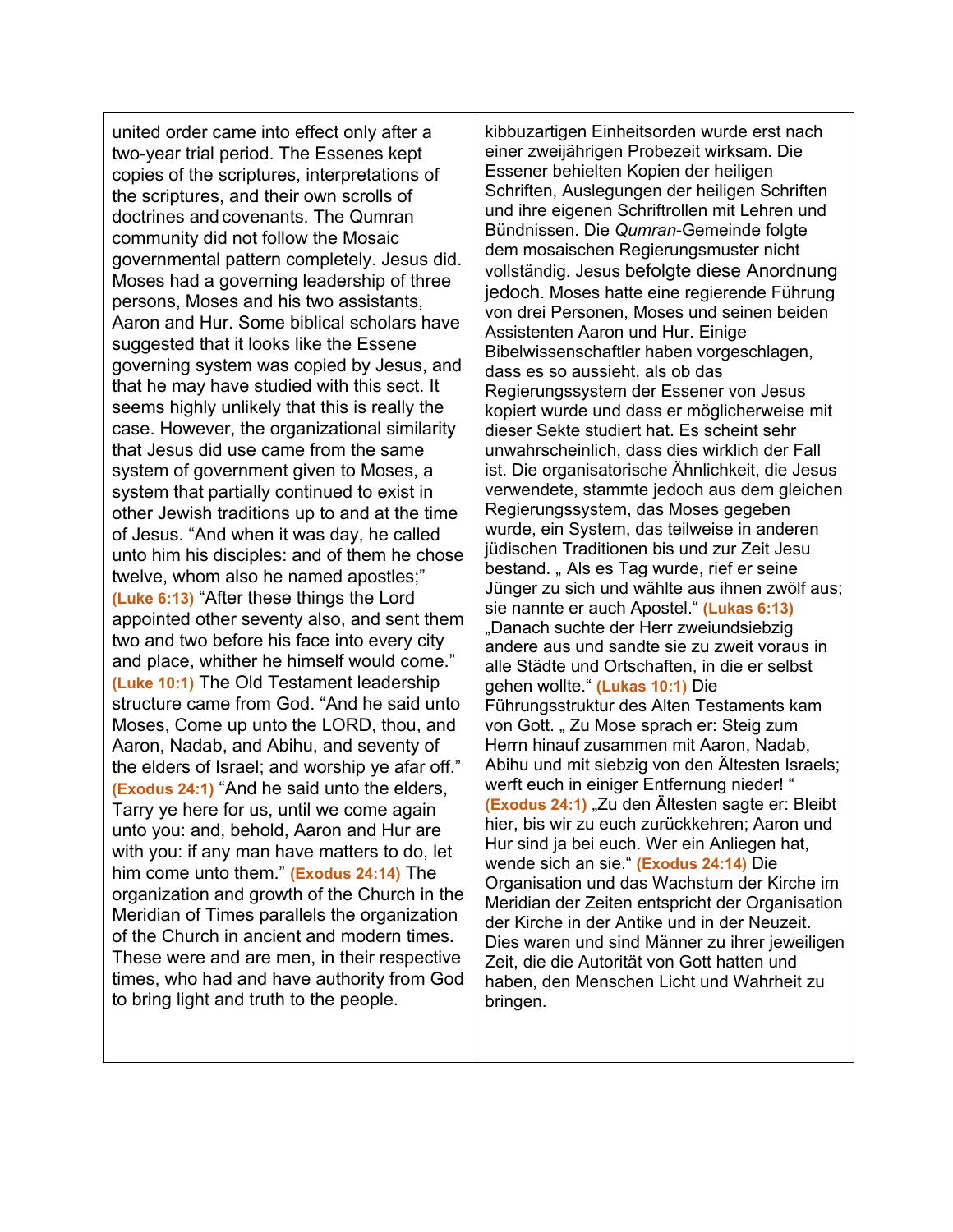# **How can Zion increase in beauty and holiness?**

Clearly from the mouth of God; "Every man seeking the interest of his neighbor, and doing all things with an eye single to the glory of God." **(Doctrine and Covenants 82:19)** The echoes of this eternal principles can be seen in Jewish writings. Whether establishing themselves within or part of a community, Jewish ethics and hospitality are an important lifestyle. "Ethics are the principles by which man can live a good life in relation to his fellow man. The ethical life is basic to Jewish religious observance: 'Love thy neighbor as thyself: I am the Lord' **(Leviticus 19:18)**. Love of God is incomplete without love of man. This precept underlies the rules of conduct which the *Torah* prescribes . . ." "Hospitality is considered by Judaism to be one of the most important virtues that a person can develop. This has been true since the time of ancient Israel, when hospitality was not merely a question of good manners, but a moral institution which grew out of the harsh desert and nomadic existence of the people of Israel. The biblical customs of welcoming the weary traveler and receiving the stranger in one's midst developed into an important Jewish virtue. Isaiah states that one of the duties of the pious is to 'deal thy bread to the hungry' and to 'bring the poor that are cast out to thy house.'" "A.J. Heschel (1907-1972) based his views on a *Midrash* (tradition) stating that holiness is the only way to combat evil and that learning and obeying the precepts of Torah is the only way to gain holiness. The simplest advice in combating evil: 'Turn from evil and do good' is from the Book of **Psalms (34:15)**." **(Encyclopedia Judaica Jr.)**

# **Wie kann Zion an Schönheit und Heiligkeit zunehmen?**

Ganz klar aus dem Munde Gottes; "Ein jeder soll auf das Wohl seines Nächsten bedacht sein und bei allem, was er tut, das Auge nur auf die Herrlichkeit Gottes richten." **(Lehre und Bündnisse 82:19)** Das Echo dieser ewigen Grundsätze kann in jüdischen Schriften gesehen werden. Egal, ob sie sich in oder als Teil einer Gemeinschaft etablieren, jüdische Ethik und Gastfreundschaft sind ein wichtiger Lebensstil. "Ethik sind die Grundsätze, nach denen der Mensch im Verhältnis zu seinen Mitmenschen ein gutes Leben führen kann. Das ethische Leben ist grundlegend für die jüdische Religionsausübung: "Du sollst deinenl deinen Nächsten wie dich selbst: Ich bin der Herr" **(Leviticus 19:18)**. Die Liebe zu Gott ist ohne Liebe zum Menschen unvollständig. Dieses Gebot liegt den Verhaltensregeln zugrunde, die die *Tora* vorschreibt . . . " "Gastfreundschaft gilt im Judentum als eine der wichtigsten Tugenden, die ein Mensch entwickeln kann. Dies gilt seit der Zeit des alten Israel, als Gastfreundschaft nicht nur eine Frage der guten Sitten war, sondern eine moralische Institution, die aus der rauen Wüste und dem Nomadendasein des Volkes Israel erwuchs. Die biblischen Bräuche, den müden Reisenden willkommen zu heißen und den Fremden in seiner Mitte aufzunehmen, entwickelten sich zu einer wichtigen jüdischen Tugend. Jesaja sagt, dass eine der Pflichten der Frommen darin besteht, ,den Hungrigen dein Brot zu geben' und , die Armen, die ausgestoßen werden, in dein Haus zu bringen'." "A.J. Heschel (1907-1972) stützte seine Ansichten auf einen *Midrasch* (Tradition), der besagt, dass Heiligkeit der einzige Weg ist, das Böse zu bekämpfen, und dass das Lernen und Befolgen der Vorschriften der Tora der einzige Weg ist, Heiligkeit zu erlangen. Der einfachste Rat im Kampf gegen das Böse: 'Wende vom Bösen ab und tue Gutes' ist aus dem Buch der **Psalmen (34:15)**." **(Enzyklopädie Judaica Jr.)**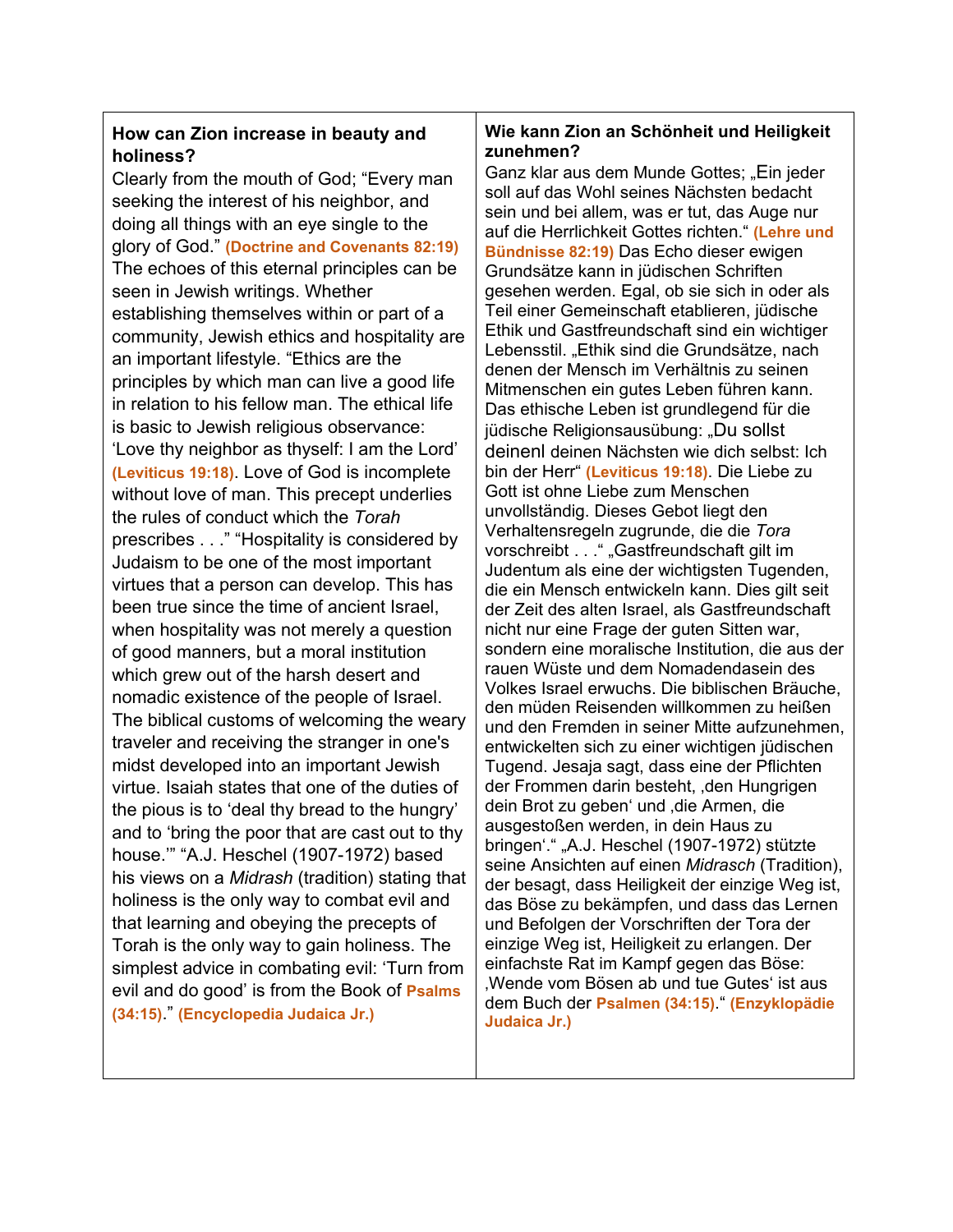# **What effort have the Jews made to overcome ritualism?**

". . .the mid-19th century . . . (an) outstanding rabbinical authority . . . (Lithuanian) of his day, Israel Lipkin . . . felt that the Jews were seeing Judaism as a ritualistic religion and were observing the *mitzvot* (commandments) in a mechanical manner and ignoring the fact that Judaism requires of man to be as good and ethical as he can possibly be. He believed that this could be corrected only by intensive study of texts which discuss the proper behavior required and the way to achieve it; and he inaugurated a movement to make such study an integral part of the curriculum of the yeshivot and to establish a small *'musar*  room' in every neighborhood where people would go for a short period every day to 'check up on their spiritual well being." "*Habad* has developed a widespread network of schools, and it was the first *Hasidic* group to open *yeshivot* for the study of Torah and other religious subjects. They are also very active in attempting to help Russian Jews to emigrate to Israel. They run a strong 'propaganda' campaign and, in Jerusalem, the tourist visiting the Western Wall is likely to be approached by a *Habad Hasid* with a pair of *tefillin* in his hand, suggesting that he put them on then and there." **(Encyclopedia Judaica Jr.)**

# **How can I transform friendly into being a friend?**

In Jerusalem, one of my associates, a Levite, told me, "Friendship is easy, being a friend is rare." It is clear to see the close relationships Jews and Latter-day Saints have in their families. Even with most theological differences, the family relationship remains. Family is one of Joseph and Judah's strongest similarities. "The Bible appears to be more concerned

# **Welche Anstrengungen haben die Juden unternommen, um den Ritualismus zu überwinden?**

". . .Mitte des 19. Jahrhunderts . . . (eine) herausragende rabbinische Autorität . . . (Litauisch) seiner Zeit, Israel Lipkin . . . fühlte, dass die Juden das Judentum als eine rituelle Religion ansahen und die *Mizwot* (Gebote) auf mechanische Weise befolgten und die Tatsache ignorierten, dass das Judentum vom Menschen verlangt, so gut und ethisch wie möglich zu sein. Er glaubte, dass dies nur durch intensives Studium von Texten korrigiert werden könne, in denen das erforderliche Verhalten und der Weg, um es zu erreichen, erörtert würden; und er rief eine Bewegung ins Leben, um ein solches Studium zu einem integralen Bestandteil des Lehrplans der *Jeschiwot* zu machen und in jeder Nachbarschaft einen kleinen "*Musarraum*" einzurichten, in den die Leute jeden Tag für eine kurze Zeit gingen, um "ihr spirituelles Wohlergehen zu überprüfen". " "Habad hat ein weit verbreitetes Netzwerk von Schulen aufgebaut und war die erste chassidische Gruppe, die Jeschiwot für das Studium der Tora und anderer religiöser Fächer öffnete. Sie sind auch sehr aktiv bei dem Versuch, russischen Juden bei der Auswanderung nach Israel zu helfen. Sie betreiben eine starke 'Propaganda'-Kampagne, und in Jerusalem wird der Tourist, der die Klagemauer besucht, wahrscheinlich von einem *Habad Chassid* mit einem Paar *Tefillin* in der Hand angesprochen, der vorschlägt, dass er sie sofort anzieht." **(Enzyklopädie Judaica Jr.)**

# **Wie kann ich Freundlichkeit in einen Freund verwandeln?**

In Jerusalem sagte mir einer meiner Mitarbeiter, ein Levit: "Freundschaft ist einfach, ein Freund zu sein ist selten." Es ist deutlich zu sehen, welche engen Beziehungen Juden und Heilige der Letzten Tage in ihren Familien haben. Selbst bei den meisten theologischen Unterschieden bleibt die Familienbeziehung bestehen. Familie ist eine der stärksten Ähnlichkeiten zwischen Joseph und Juda. "Die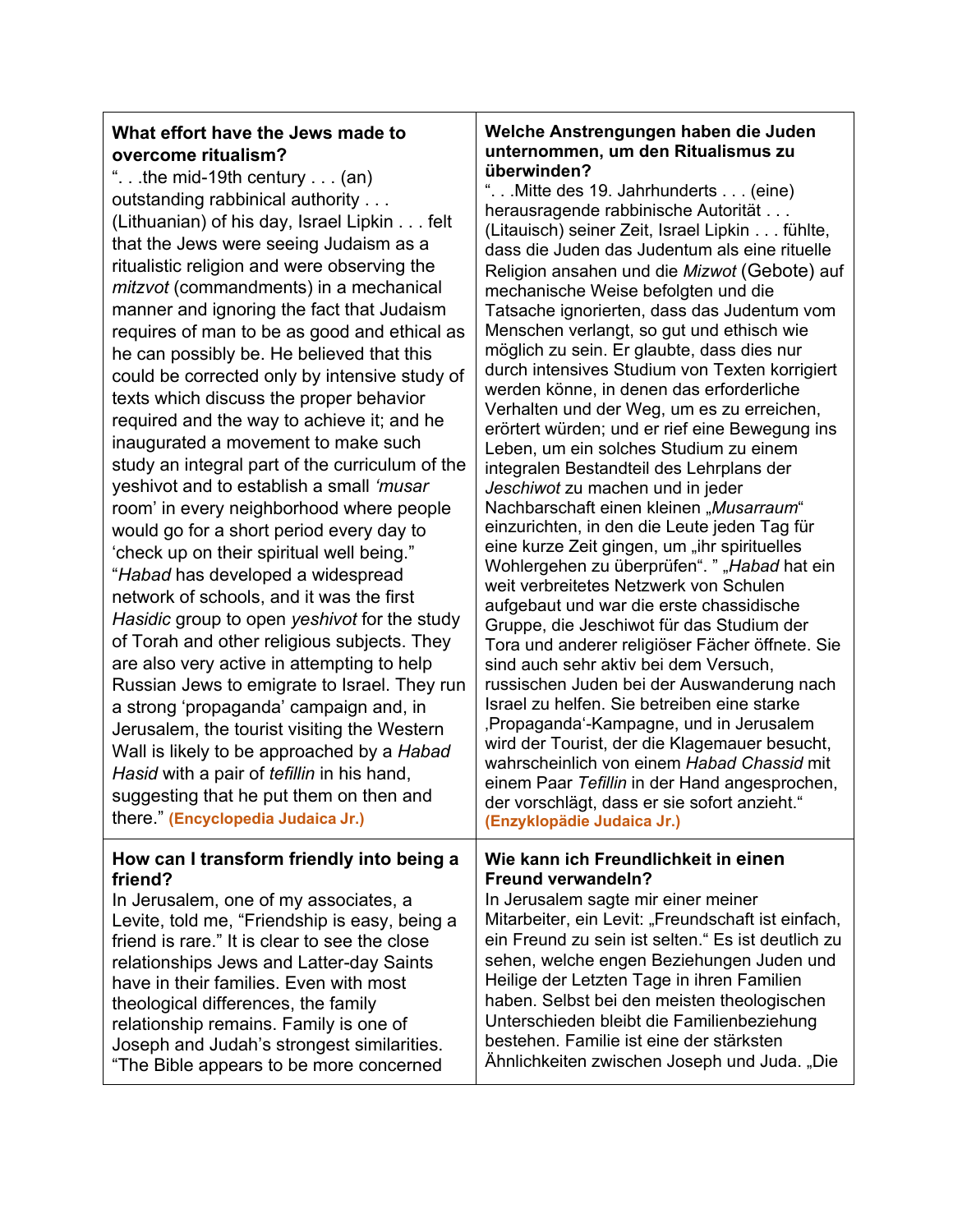with social and family relations than with individual ones, and thus puts more emphasis on being a good neighbor than it does on friendship. The Bible also warns against false friendship, saying that people might be attracted to a person solely because of his wealth, and not out of motives of respect. "Balaam's eyes opened . . . he stood on a lofty summit overlooking the camp of the People of Israel in the plain below . . . Balaam blessed the nation, predicting its victory over Edom and Moab . . . Balaam, seeing Israel's tents arranged in such a way that each family was assured of its privacy, praised the nation he had come to curse, with the words: 'How goodly are thy tents, O Jacob, thy dwelling places, O Israel'!" **(Encyclopedia Judaica Jr. – Numbers 24:5)**

# **How does Jewish culture apply to family, children and their responsibilities and reverence for each other?**

One of the most consistent rituals includes, at the Sabbath's beginning, a weekly pouring of "kosher wine"(or juice) by the eldest male in the family. He will say a blessing, take a sip of the wine and then each family member partakes thereafter. Another part of the Sabbath's beginning is to bless a piece of broken bread. Again, the eldest male partakes first, and the rest of the family partakes thereafter. Jeremiah used the favorite image of an even earlier prophet, Hosea, comparing the relationship between God and Israel to that of husband and wife. Israel, in not keeping its responsibilities, deserted the true faith and had become like an unfaithful wife. "Both husband and wife have a commitment to each other that should be like God's and Israel's dedication to one another. "'Lo, children are a heritage of the Lord; the fruit of the womb is a reward' **(Psalm 127:3)**. In Jewish tradition, the central purpose of marriage is to have children. Children are

Bibel scheint sich mehr mit sozialen und familiären Beziehungen als mit individuellen zu beschäftigen und legt daher mehr Wert auf einen guten Nächsten als auf Freundschaft. Die Bibel warnt auch vor falscher Freundschaft, indem sie sagt, dass Menschen sich nur wegen ihres Reichtums zu einer Person hingezogen fühlen und nicht aus Respekt. "Bileams Augen öffneten sich . . . er stand auf einem hohen Gipfel mit Blick auf das Lager des Volkes Israel in der Ebene darunter. . . Bileam segnete die Nation und sagte ihren Sieg über Edom und Moab voraus. . . Als Bileam sah, dass Israels Zelte so angeordnet waren, dass jeder Familie ihre Privatsphäre sicher war, lobte er die Nation, die er verflucht hatte, mit den Worten: "Wie gut sind deine Zelte, wie schön, deine Wohnstätten, Israel!" **(Enzyklopädie Judaica Jr. – Numeri 24:5)**

#### **Wie bezieht sich die jüdische Kultur auf Familie, Kinder und ihre Verantwortung und Ehrfurcht voreinander?**

Zu den beständigsten Ritualen gehört zu Beginn des Sabbats das wöchentliche Einschenken von "koscherem Wein" (oder Saft) durch den ältesten Mann der Familie. Er wird einen Segen sagen, einen Schluck Wein nehmen und danach nimmt jedes Familienmitglied teil. Ein weiterer Teil des Beginns des Sabbats besteht darin, ein Stück gebrochenes Brot zu segnen. Auch hier nimmt der älteste Mann zuerst teil und der Rest der Familie danach. Jeremia benutzte das Lieblingsbild eines noch früheren Propheten, Hosea, und verglich die Beziehung zwischen Gott und Israel mit der von Mann und Frau. Israel verließ den wahren Glauben, indem es seiner Verantwortung nicht nachkam und war wie eine untreue Ehefrau geworden. "Sowohl Mann als auch Frau haben eine Verpflichtung zueinander, die wie Gottes und Israels Hingabe aneinander sein sollte. "Siehe, Kinder sind ein Gabe des Herrn; die Frucht des leibs ist ein Gschenk." **(Psalm 127:3)**. In der jüdischen Tradition besteht der zentrale Zweck der Ehe darin, Kinder zu bekommen. Kinder gelten als großer Segen; sie sind die Hoffnung und das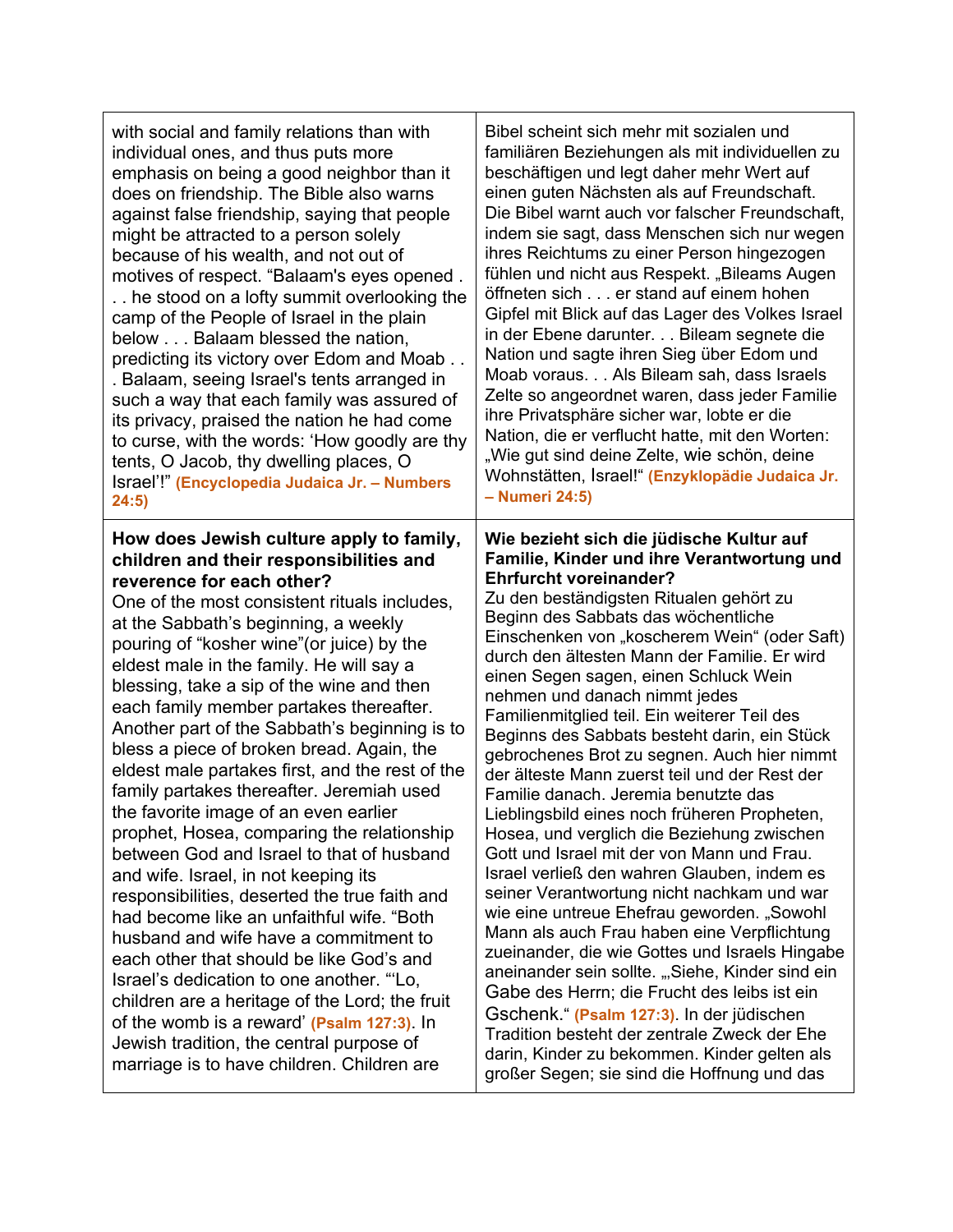considered a great blessing; they are the hope and the promise of continuing life." **(Encyclopedia Judaica Jr.)** Responsibilities of a man, a woman and of children are stated in the scriptures, Talmudic and oral traditions. In many religious Jewish families, the father blesses his wife and children on a weekly basis. Women and children are to be cherished and blessed. They have different responsibilities, yet they should share an honorable status without preference. Yet, as Judaism spread without the guidance of living prophets, some discrimination has crept into society.

# **What is a Zion People?**

"And from that time forth there were wars and bloodshed among them; but the Lord came and dwelt with his people, and they dwelt in righteousness. The fear of the Lord was upon all nations, so great was the glory of the Lord, which was upon his people. And the Lord blessed the land, and they were blessed upon the mountains, and upon the high places, and did flourish. And the Lord called his people ZION, because they were of one heart and one mind, and dwelt in righteousness; and there was no poor among them. And Enoch continued his preaching in righteousness unto the people of God. And it came to pass in his days, that he built a city that was called the City of Holiness, even ZION. And it came to pass that Enoch talked with the Lord; and he said unto the Lord: Surely Zion shall dwell in safety forever. But the Lord said unto Enoch: Zion have I blessed, but the residue of the people have I cursed. And it came to pass that the Lord showed unto Enoch all the inhabitants of the earth; and he beheld, and lo, Zion, in process of time, was taken up into heaven. And the Lord said unto Enoch: Behold mine abode forever." **(Moses 7:16-21)** And Enoch and all his people walked with God, and he dwelt in the midst of Zion; and it came to pass that Zion was not, for God received it up into his own bosom; and from thence went forth the saying, ZION IS FLED. **(Moses 7:69)**

Versprechen auf weiteres Leben." **(Enzyklopädie Judaica Jr.)** Die Verantwortung eines Mannes, einer Frau und von Kindern wird in den heiligen Schriften, *talmudischen* und mündlichen Überlieferungen festgelegt. In vielen religiösen jüdischen Familien segnet der Vater wöchentlich seine Frau und seine Kinder. Frauen und Kinder sollen geschätzt und gesegnet werden. Sie haben unterschiedliche Verantwortlichkeiten, aber sie sollten ohne Vorliebe einen ehrenvollen Status teilen. Doch während sich das Judentum ohne die Führung lebender Propheten verbreitete, hat sich eine gewisse Diskriminierung in die Gesellschaft eingeschlichen.

# **Was ist ein Zionsvolk?**

"Und von der Zeit an gab es Kriege und Blutvergießen unter ihnen; aber der Herr kam und wohnte bei seinem Volk, und es lebte in Rechtschaffenheit. Die Furcht des Herrn lag auf allen Nationen, so groß war die Herrlichkeit des Herrn, die auf seinem Volk war. Und der Herr segnete das Land, und auf den Bergen war sein Volk gesegnet und auf den hohen Plätzen, und es erging ihm wohl. Und der Herr nannte sein Volk ZION, weil es eines Herzens und eines Sinnes war und in Rechtschaffenheit lebte; und es gab keine Armen unter ihm. Und Henoch fuhr fort, dem Volk Gottes in Rechtschaffenheit zu predigen. Und es begab sich: In seinen Tagen baute er eine Stadt, die man die Stadt der Heiligkeit nannte, nämlich ZION. Und es begab sich: Henoch redete mit dem Herrn, und er sprach zum Herrn: Gewiss wird Zion immerdar in Sicherheit wohnen. Aber der Herr sprach zu Henoch: Zion habe ich gesegnet, aber das übrige Volk habe ich verflucht. Und es begab sich: Der Herr zeigte Henoch alle Bewohner der Erde; und er sah, und sieh da, Zion wurde im Laufe der Zeit in den Himmel aufgenommen. Und der Herr sprach zu Henoch: Sieh meine Wohnstätte immerdar!" **(Mose 7:16-21)** Und Henoch und all sein Volk wandelten mit Gott, und er wohnte mitten in Zion; und es begab sich: Zion war nicht mehr, denn Gott nahm es in seinen eigenen Schoß auf; und von daher kam die Rede auf: ZION IST GEFLOHEN. **(Mose 7:69)**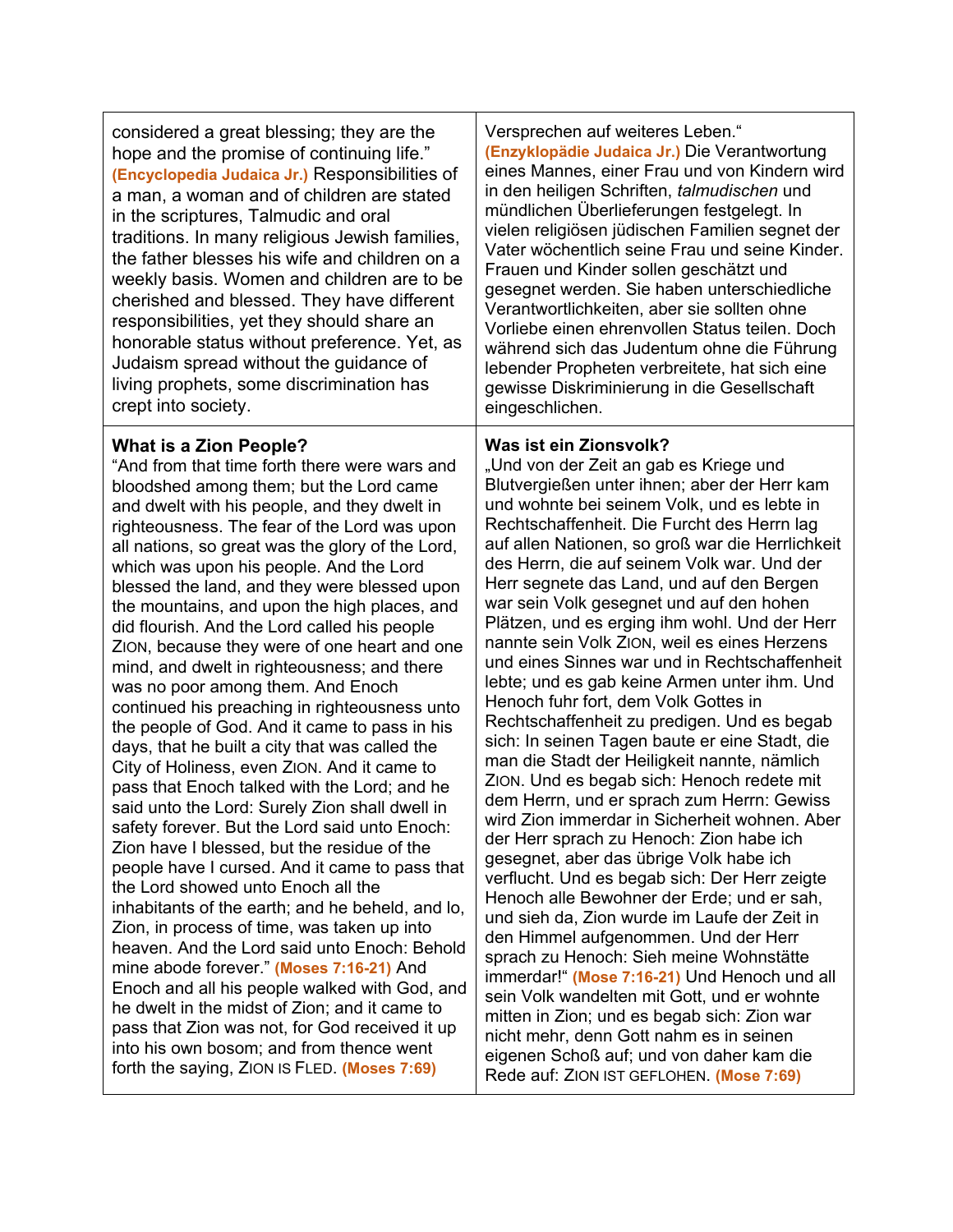# **What is the status of women in Jewish culture?**

The strong Jewish tradition about women places them on a lofty pedestal. "It is said that a man without a wife lives without joy, blessing and good, and that a man should love his wife as himself and respect her more than himself. Women have greater faith than men and greater powers of discernment. The *Torah*, the greatest joy of the rabbis, is frequently pictured as a woman and is represented as God's daughter and Israel's bride." "In modern Israel, the Declaration of Independence ensures complete equality of political and social rights to all its inhabitants, regardless of religion, race, or sex, but the real Magna Carta of the Israeli woman was the Women's Equal Rights Law of 1951, giving women equal legal status with men. The only field of law in which there remains a degree of discrimination against women is that of personal status. Matters of marriage and divorce come within the exclusive jurisdiction of the religious courts and thus, for example, a divorce must be given by the husband to the wife. On the other hand, in accordance with the *halakhah* (Jewish law)*,* children take the national identity of their mother and not that of theirfather. "Woman (Eve) was created primarily to serve man (Adam) as a helper, and throughout the Bible she is expected to be a good wife and mother. But in ages when many cultures regarded their women as mere chattels, the Jews did not disregard the girl's wishes when a marriage arrangement was made. Womanly traits, good and bad, were proverbial in the Bible. Foolishness, contentiousness and indiscretion were censured. On the other hand, graciousness, industry and generosity were lauded, particularly in the paean of praise to the woman in Proverbs, whose beginning is usually translated as 'A woman of valor who shall find, and her worth is far above pearls.'" "The *Talmud* teaches that it

# **Welche Stellung haben Frauen in der jüdischen Kultur?**

Die starke jüdische Tradition über Frauen stellt sie auf ein hohes Podest. "Es wird gesagt, dass ein Mann ohne Frau ohne Freude, Segen und Gutes lebt, und dass ein Mann seine Frau wie sich selbst lieben und sie mehr als sich selbst respektieren sollte. Frauen haben einen größeren Glauben als Männer und ein größeres Urteilsvermögen. Die *Tora*, die größte Freude der Rabbiner, wird häufig als Frau dargestellt und als Tochter Gottes und Braut Israels dargestellt." "Im modernen Israel garantiert die Unabhängigkeitserklärung allen Einwohnern, unabhängig von Religion, Rasse oder Geschlecht, die vollständige Gleichheit der politischen und sozialen Rechte, aber die wahre Magna Carta der israelischen Frau war das Gesetz über die Gleichberechtigung der Frau von 1951, das Frauen gleichen rechtlichen Status mit Männern. Der einzige Rechtsbereich, in dem Frauen in gewissem Umfang diskriminiert werden, ist der Personenstand. Ehe und Scheidungsangelegenheiten fallen in die ausschließliche Zuständigkeit der Religionsgerichte, so dass beispielsweise eine Scheidung vom Ehemann an die Ehefrau erfolgen muss. Andererseits nehmen Kinder gemäß der *Halachah* (jüdischem Gesetz) die nationale Identität ihrer Mutter und nicht die ihres Vaters an. "Die Frau (Eva) wurde in erster Linie geschaffen, um dem Mann (Adam) als Helferin zu dienen, und in der ganzen Bibel wird von ihr erwartet, dass sie eine gute Ehefrau und Mutter ist. Aber in Zeiten, in denen viele Kulturen ihre Frauen als bloßes Hab und Gut betrachteten, ignorierten die Juden den Wunsch des Mädchens nicht, wenn eine Heiratsvereinbarung getroffen wurde. Weibliche Züge, gute und schlechte, waren in der Bibel sprichwörtlich. Dummheit, Streitsucht und Indiskretion wurden getadelt. Auf der anderen Seite wurden Anmut, Fleiß und Großzügigkeit gepriesen, besonders in dem Lobgesang auf die Frau in den Sprüchen, deren Anfang normalerweise mit Eine tapfere Frau, die finden wird, und ihr Wert ist weit über Perlen hinaus' übersetzt wird." "Der Talmud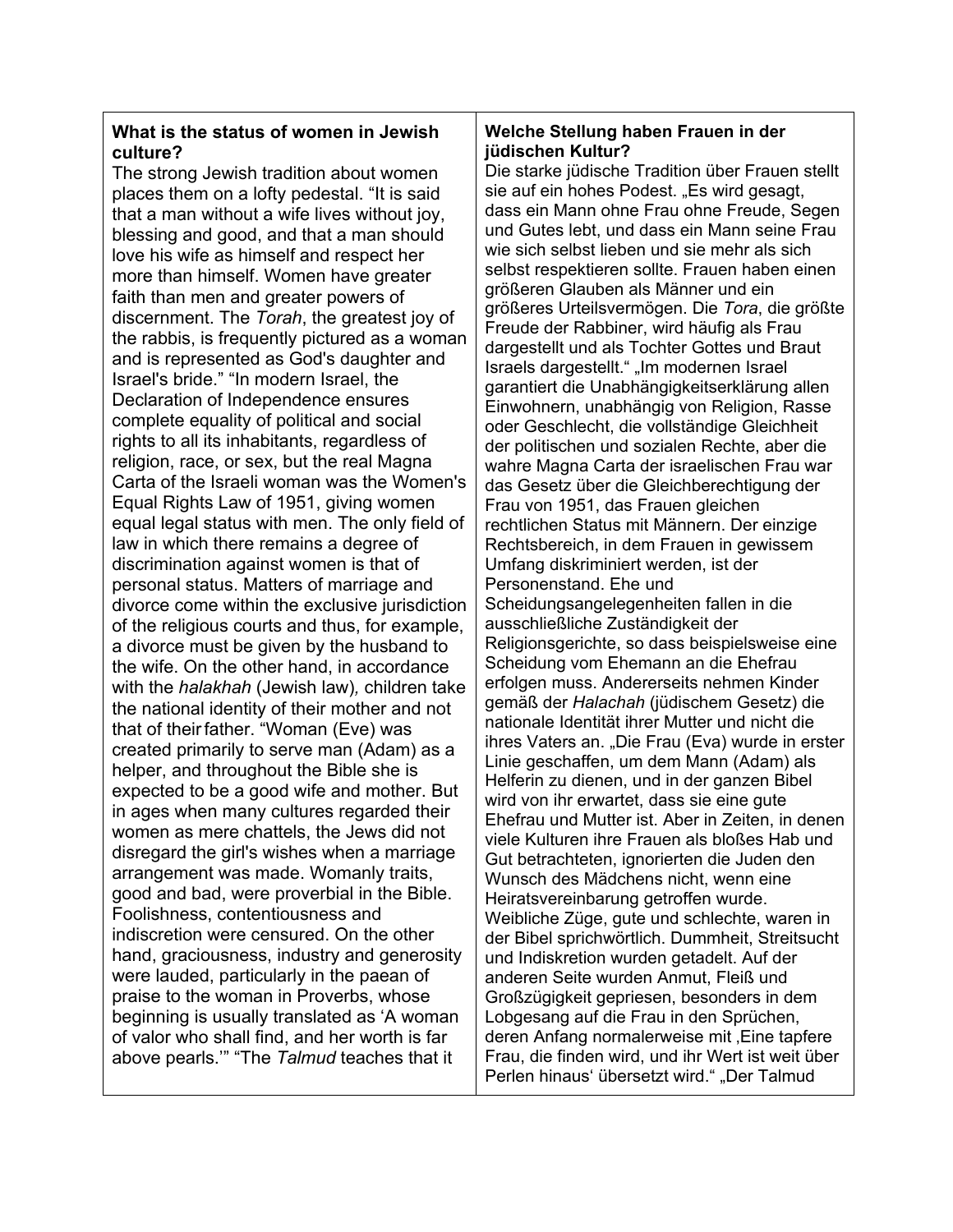| is a woman's duty to beautify herself so as                                                                                                                                                                                                                                                                                                                                                                                                                                                                                                                                                                                                                                                                                                                                                                                                                                                                                                                                                                                                                                                                                                                                                                                                                                                                                                                                                     | lehrt, dass es die Pflicht einer Frau ist, sich zu                                                                                                                                                                                                                                                                                                                                                                                                                                                                                                                                                                                                                                                                                                                                                                                                                                                                                                                                                                                                                                                                                                                                                                                                                                                                                                                                                                                                 |
|-------------------------------------------------------------------------------------------------------------------------------------------------------------------------------------------------------------------------------------------------------------------------------------------------------------------------------------------------------------------------------------------------------------------------------------------------------------------------------------------------------------------------------------------------------------------------------------------------------------------------------------------------------------------------------------------------------------------------------------------------------------------------------------------------------------------------------------------------------------------------------------------------------------------------------------------------------------------------------------------------------------------------------------------------------------------------------------------------------------------------------------------------------------------------------------------------------------------------------------------------------------------------------------------------------------------------------------------------------------------------------------------------|----------------------------------------------------------------------------------------------------------------------------------------------------------------------------------------------------------------------------------------------------------------------------------------------------------------------------------------------------------------------------------------------------------------------------------------------------------------------------------------------------------------------------------------------------------------------------------------------------------------------------------------------------------------------------------------------------------------------------------------------------------------------------------------------------------------------------------------------------------------------------------------------------------------------------------------------------------------------------------------------------------------------------------------------------------------------------------------------------------------------------------------------------------------------------------------------------------------------------------------------------------------------------------------------------------------------------------------------------------------------------------------------------------------------------------------------------|
| to appear pleasing to her husband. The                                                                                                                                                                                                                                                                                                                                                                                                                                                                                                                                                                                                                                                                                                                                                                                                                                                                                                                                                                                                                                                                                                                                                                                                                                                                                                                                                          | verschönern, um ihrem Mann angenehm zu                                                                                                                                                                                                                                                                                                                                                                                                                                                                                                                                                                                                                                                                                                                                                                                                                                                                                                                                                                                                                                                                                                                                                                                                                                                                                                                                                                                                             |
| rabbis said: 'A woman beautifies herself by                                                                                                                                                                                                                                                                                                                                                                                                                                                                                                                                                                                                                                                                                                                                                                                                                                                                                                                                                                                                                                                                                                                                                                                                                                                                                                                                                     | erscheinen. Die Rabbiner sagten: "Eine Frau                                                                                                                                                                                                                                                                                                                                                                                                                                                                                                                                                                                                                                                                                                                                                                                                                                                                                                                                                                                                                                                                                                                                                                                                                                                                                                                                                                                                        |
| powdering herself, by parting her hair and                                                                                                                                                                                                                                                                                                                                                                                                                                                                                                                                                                                                                                                                                                                                                                                                                                                                                                                                                                                                                                                                                                                                                                                                                                                                                                                                                      | verschönert sich, indem sie sich pudert, ihr                                                                                                                                                                                                                                                                                                                                                                                                                                                                                                                                                                                                                                                                                                                                                                                                                                                                                                                                                                                                                                                                                                                                                                                                                                                                                                                                                                                                       |
| leaving it loose over her shoulders, and by                                                                                                                                                                                                                                                                                                                                                                                                                                                                                                                                                                                                                                                                                                                                                                                                                                                                                                                                                                                                                                                                                                                                                                                                                                                                                                                                                     | Haar scheitelt und über die Schultern legt und                                                                                                                                                                                                                                                                                                                                                                                                                                                                                                                                                                                                                                                                                                                                                                                                                                                                                                                                                                                                                                                                                                                                                                                                                                                                                                                                                                                                     |
| applying rouge to her face.' Said Rav Huna:                                                                                                                                                                                                                                                                                                                                                                                                                                                                                                                                                                                                                                                                                                                                                                                                                                                                                                                                                                                                                                                                                                                                                                                                                                                                                                                                                     | ihr Gesicht Rouge aufträgt." Sagte Rav Huna:                                                                                                                                                                                                                                                                                                                                                                                                                                                                                                                                                                                                                                                                                                                                                                                                                                                                                                                                                                                                                                                                                                                                                                                                                                                                                                                                                                                                       |
| 'Only the young ones do so, but not the old                                                                                                                                                                                                                                                                                                                                                                                                                                                                                                                                                                                                                                                                                                                                                                                                                                                                                                                                                                                                                                                                                                                                                                                                                                                                                                                                                     | "Das tun nur die Jungen, aber nicht die Alten."                                                                                                                                                                                                                                                                                                                                                                                                                                                                                                                                                                                                                                                                                                                                                                                                                                                                                                                                                                                                                                                                                                                                                                                                                                                                                                                                                                                                    |
| ones.' Said Rav Hisda to him: 'Even your                                                                                                                                                                                                                                                                                                                                                                                                                                                                                                                                                                                                                                                                                                                                                                                                                                                                                                                                                                                                                                                                                                                                                                                                                                                                                                                                                        | ." Sagte Rav Hisda zu ihm: "Sogar deine Mutter                                                                                                                                                                                                                                                                                                                                                                                                                                                                                                                                                                                                                                                                                                                                                                                                                                                                                                                                                                                                                                                                                                                                                                                                                                                                                                                                                                                                     |
| mother does so, even your grandmother                                                                                                                                                                                                                                                                                                                                                                                                                                                                                                                                                                                                                                                                                                                                                                                                                                                                                                                                                                                                                                                                                                                                                                                                                                                                                                                                                           | tut es, sogar deine Großmutter tut es und                                                                                                                                                                                                                                                                                                                                                                                                                                                                                                                                                                                                                                                                                                                                                                                                                                                                                                                                                                                                                                                                                                                                                                                                                                                                                                                                                                                                          |
| does so, and even a woman on the verge of                                                                                                                                                                                                                                                                                                                                                                                                                                                                                                                                                                                                                                                                                                                                                                                                                                                                                                                                                                                                                                                                                                                                                                                                                                                                                                                                                       | sogar eine Frau am Rande des Grabes."                                                                                                                                                                                                                                                                                                                                                                                                                                                                                                                                                                                                                                                                                                                                                                                                                                                                                                                                                                                                                                                                                                                                                                                                                                                                                                                                                                                                              |
| the grave.' Though the <i>talmudic</i> attitude                                                                                                                                                                                                                                                                                                                                                                                                                                                                                                                                                                                                                                                                                                                                                                                                                                                                                                                                                                                                                                                                                                                                                                                                                                                                                                                                                 | Obwohl die talmudische Einstellung gegenüber                                                                                                                                                                                                                                                                                                                                                                                                                                                                                                                                                                                                                                                                                                                                                                                                                                                                                                                                                                                                                                                                                                                                                                                                                                                                                                                                                                                                       |
| toward the use of cosmetics is basically                                                                                                                                                                                                                                                                                                                                                                                                                                                                                                                                                                                                                                                                                                                                                                                                                                                                                                                                                                                                                                                                                                                                                                                                                                                                                                                                                        | der Verwendung von Kosmetika grundsätzlich                                                                                                                                                                                                                                                                                                                                                                                                                                                                                                                                                                                                                                                                                                                                                                                                                                                                                                                                                                                                                                                                                                                                                                                                                                                                                                                                                                                                         |
| favorable, it is combined with warnings                                                                                                                                                                                                                                                                                                                                                                                                                                                                                                                                                                                                                                                                                                                                                                                                                                                                                                                                                                                                                                                                                                                                                                                                                                                                                                                                                         | günstig ist, ist sie kombiniert mit Warnungen                                                                                                                                                                                                                                                                                                                                                                                                                                                                                                                                                                                                                                                                                                                                                                                                                                                                                                                                                                                                                                                                                                                                                                                                                                                                                                                                                                                                      |
| against its utilization for immoral purposes.                                                                                                                                                                                                                                                                                                                                                                                                                                                                                                                                                                                                                                                                                                                                                                                                                                                                                                                                                                                                                                                                                                                                                                                                                                                                                                                                                   | vor der Verwendung zu unmoralischen                                                                                                                                                                                                                                                                                                                                                                                                                                                                                                                                                                                                                                                                                                                                                                                                                                                                                                                                                                                                                                                                                                                                                                                                                                                                                                                                                                                                                |
| Furthermore, cosmetics were not permitted                                                                                                                                                                                                                                                                                                                                                                                                                                                                                                                                                                                                                                                                                                                                                                                                                                                                                                                                                                                                                                                                                                                                                                                                                                                                                                                                                       | Zwecken. Außerdem waren Kosmetika in                                                                                                                                                                                                                                                                                                                                                                                                                                                                                                                                                                                                                                                                                                                                                                                                                                                                                                                                                                                                                                                                                                                                                                                                                                                                                                                                                                                                               |
| during periods of mourning." (Encyclopedia                                                                                                                                                                                                                                                                                                                                                                                                                                                                                                                                                                                                                                                                                                                                                                                                                                                                                                                                                                                                                                                                                                                                                                                                                                                                                                                                                      | Trauerzeiten nicht erlaubt." (Enzyklopädie                                                                                                                                                                                                                                                                                                                                                                                                                                                                                                                                                                                                                                                                                                                                                                                                                                                                                                                                                                                                                                                                                                                                                                                                                                                                                                                                                                                                         |
| Judaica Jr.)                                                                                                                                                                                                                                                                                                                                                                                                                                                                                                                                                                                                                                                                                                                                                                                                                                                                                                                                                                                                                                                                                                                                                                                                                                                                                                                                                                                    | Judaica Jr.)                                                                                                                                                                                                                                                                                                                                                                                                                                                                                                                                                                                                                                                                                                                                                                                                                                                                                                                                                                                                                                                                                                                                                                                                                                                                                                                                                                                                                                       |
| As Children of Israel, what is our culture<br>about the calling of the father?<br>Jewish tradition places a strong<br>responsibility on the husband and father.<br>Further details of Jewish custom in the<br>family parallel the Latter-day Saints' lifestyle.<br>"The father's duty is to provide for his<br>children, to give them a proper education, to<br>teach them a trade, and to prepare them for<br>marriage. Some authorities require that the<br>father teach his son to swim. The father is<br>morally accountable for the behavior and the<br>sins of his children until they reach the age<br>of their own responsibility - bat mitzvah at<br>the age of 12 for girls, and bar mitzvah at the<br>age of 13 (the end of the 12 <sup>th</sup> year) for boys.<br>The father retains responsibility in legal<br>matters for his son until the age of 20 and for<br>his daughter until she marries." "Great<br>emphasis is placed on the importance of<br>education and religious training, which<br>should begin early in the home. The<br>mother's role is vital since she is the one<br>who creates the home atmosphere in which<br>basic values are fostered and transmitted.<br>She trains her sons and daughters in <i>mitzvot</i><br>and prepares them for formal education. The<br>rabbis advised parents to be loving but firm<br>in the upbringing of their children, and | Was ist unsere Kultur bezüglich der<br>Berufung des Vaters als Kinder Israels?<br>Die jüdische Tradition legt dem Ehemann und<br>Vater eine starke Verantwortung auf. Weitere<br>Einzelheiten jüdischer Sitten in der Familie<br>entsprechen dem Lebensstil der Heiligen der<br>Letzten Tage. "Die Pflicht des Vaters ist es, für<br>seine Kinder zu sorgen, sie richtig zu erziehen,<br>ihnen einen Beruf beizubringen und sie auf die<br>Ehe vorzubereiten. Einige Behörden verlangen,<br>dass der Vater seinem Sohn das Schwimmen<br>beibringt. Der Vater ist moralisch verantwortlich<br>für das Verhalten und die Sünden seiner<br>Kinder, bis sie das Alter auf eigene<br>Verantwortung erreichen - Bat Mizwa im Alter<br>von 12 Jahren für Mädchen und Bar Mizwa im<br>Alter von 13 Jahren (Ende des 12.<br>Lebensjahres) für Jungs. Der Vater bleibt<br>rechtlich für seinen Sohn bis zum 20.<br>Lebensjahr und für seine Tochter bis zur Heirat<br>verantwortlich." "Großer Wert wird auf die<br>Bedeutung von Bildung und Religionsunterricht<br>gelegt, die früh zu Hause beginnen sollten. Die<br>Rolle der Mutter ist von entscheidender<br>Bedeutung, da sie die häusliche Atmosphäre<br>schafft, in der Grundwerte gepflegt und<br>weitergegeben werden. Sie bildet ihre Söhne<br>und Töchter in Mizwot aus und bereitet sie auf<br>die formale Bildung vor. Die Rabbiner rieten<br>den Eltern, ihre Kinder liebevoll, aber fest zu |